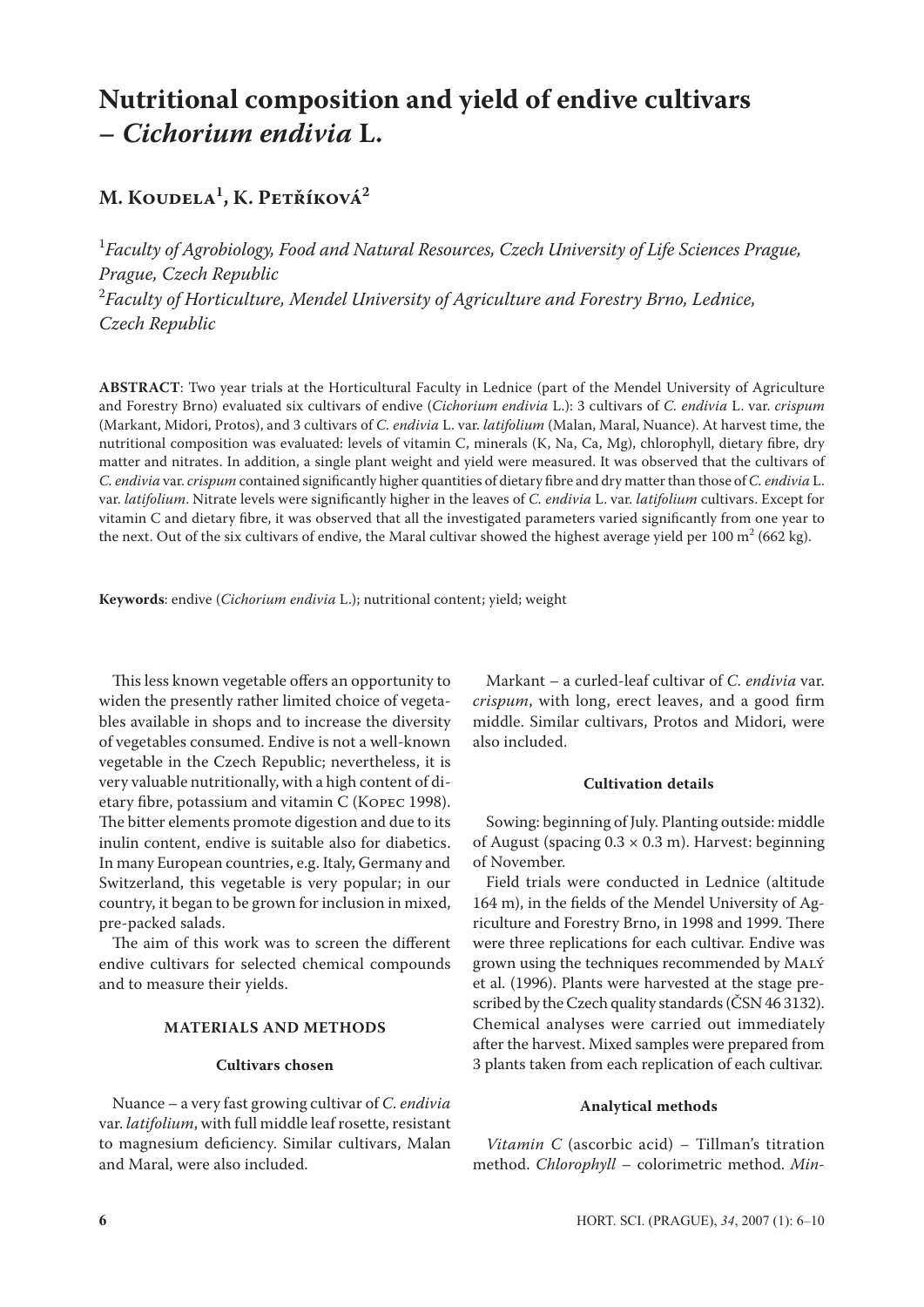*erals* (K, Na, Ca, Mg) – capillary isotachophoresis method (equipment IONOSEP 900.1.). *Dietary fibre* – Henneberg-Stohmann method. *Dry matter –* drying oven (temperature of 103 ± 2°C). *Nitrates –* ion-selective electrode (ISE).

The investigated chemical compounds and single plant weights were statistically evaluated using ANOVA methods (at the level of  $P = 0.05$ ). Unistat software was used for statistical analysis.

#### **RESULTS AND DISCUSSION**

Differences between years, varieties and cultivars in selected chemical compounds and weights of single plants presented in Tables 1 and 2 were as follows:

#### *Vitamin C*

Vitamin C levels ranged from 145 to 282 mg/kg. The highest levels were observed in the cultivars of *Cichorium endivia* L. var. *crispum:* Markant (282 mg/kg) in 1998, and Protos (248 mg/kg) in 1999. Pacík and Malý (2003) also observed higher levels of vitamin C in lettuce cultivars with curled leaves in comparison to oak-leaved cultivars, though this was not statistically proven. They did not observe significant differences between years, varieties or cultivars in vitamin C content. The highest levels of vitamin C were higher than those observed by STAUGAITIS and VISKELIS (2001), who classified endive as a vegetable with low level of vitamin C (from 20 to 200 mg/kg).

#### *Chlorophyll*

Chlorophyll levels ranged from 391 to 1,056 mg/kg. The highest level of chlorophyll was observed in Malan in both years, being 533 mg/kg and 1,056 mg/kg, respectively. There were significantly higher levels of chlorophyll in 1999 than in 1998, but significant differences between varieties and cultivars were not found. There are no references in the literature to the chlorophyll content of endive.

#### **Minerals**

Measurement of the mineral content produced the following range of values: potassium 2,483 to 6,155 mg/kg, sodium 162 to 617 mg/kg, calcium 332 to 851 mg/kg and magnesium 126 to 417 mg/kg (Table 1).

#### *Potassium*

Markant had the highest level of potassium in both years; 3,682 mg/kg and 6,155 mg/kg. There were significantly higher levels of potassium in 1999 than in 1998 (Table 2), but differences between varieties and cultivars were not found.

#### *Sodium*

Maral had the highest level of sodium in both years, 258 mg/kg and 617 mg/kg. There were significantly higher levels of sodium in 1999 than in 1998, but differences between varieties and cultivars were not found.

Table 1. Chemical components of endive (in fresh matter, in 1998 and 1999)

|         | Vitamin C<br>(mg/kg) | Chloro-<br>phyll<br>(mg/kg) | Potassium<br>(mg/kg) | Sodium<br>(mg/kg) | Calcium<br>(mg/kg) | Magne-<br>sium<br>(mg/kg) | Dietary<br>fibre<br>(g/kg) | Dry<br>matter<br>(g/kg) | <b>Nitrates</b><br>(mg/kg) |
|---------|----------------------|-----------------------------|----------------------|-------------------|--------------------|---------------------------|----------------------------|-------------------------|----------------------------|
| 1998    |                      |                             |                      |                   |                    |                           |                            |                         |                            |
| Maral   | 218                  | 430                         | 3,117                | 258               | 392                | 148                       | 6.74                       | 75                      | 952                        |
| Malan   | 205                  | 533                         | 3,302                | 237               | 449                | 158                       | 6.66                       | 72                      | 1,030                      |
| Nuance  | 213                  | 456                         | 3,037                | 199               | 342                | 126                       | 6.23                       | 65                      | 982                        |
| Markant | 282                  | 496                         | 3,682                | 256               | 640                | 139                       | 9.80                       | 112                     | 797                        |
| Protos  | 145                  | 391                         | 2,711                | 213               | 332                | 147                       | 7.88                       | 79                      | 265                        |
| Midori  | 255                  | 505                         | 2,483                | 162               | 378                | 133                       | 10.55                      | 108                     | 190                        |
| 1999    |                      |                             |                      |                   |                    |                           |                            |                         |                            |
| Maral   | 215                  | 906                         | 5,018                | 617               | 535                | 340                       | 8.71                       | 116                     | 913                        |
| Malan   | 215                  | 1,056                       | 5,640                | 441               | 657                | 316                       | 9.05                       | 114                     | 903                        |
| Nuance  | 226                  | 830                         | 5,462                | 319               | 602                | 325                       | 8.27                       | 104                     | 920                        |
| Markant | 236                  | 926                         | 6,155                | 461               | 632                | 267                       | 8.96                       | 116                     | 893                        |
| Protos  | 248                  | 816                         | 5,211                | 381               | 851                | 417                       | 9.56                       | 111                     | 793                        |
| Midori  | 218                  | 857                         | 5,305                | 374               | 699                | 322                       | 9.68                       | 121                     | 730                        |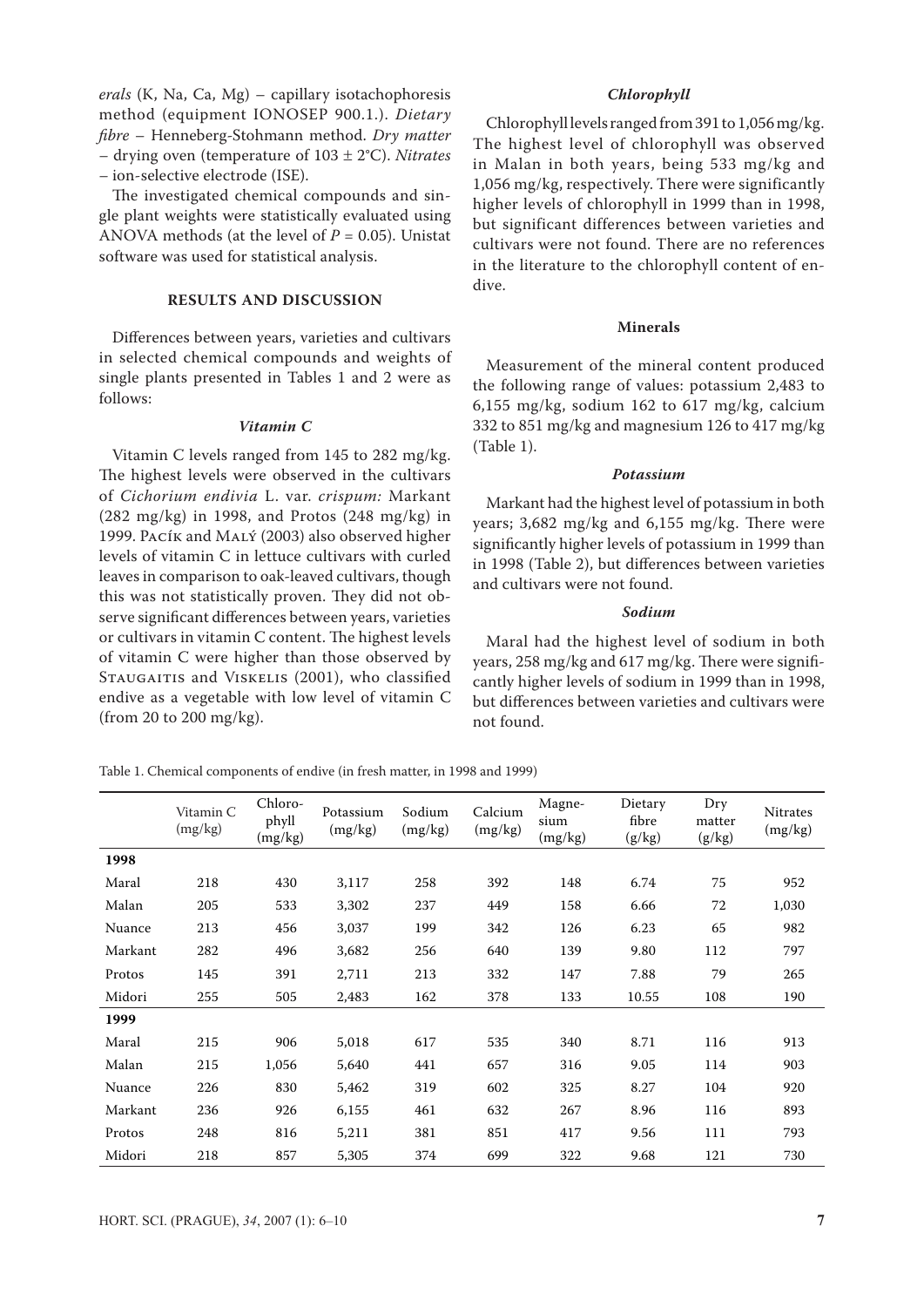

## *Calcium*

The values for calcium content were highest for Markant (640 mg/kg) in 1998, and for Protos (851 mg/kg) in 1999. There were significantly higher levels of calcium in 1999 than in 1998, but differences between varieties and cultivars were not found.

#### *Magnesium*

Malan had the highest levels in 1998 (158 mg/kg), and Protos in 1999 (471 mg/kg). There were signifi cantly higher levels of magnesium in 1999 than in 1998, but differences between varieties and cultivars were not found.

The potassium, sodium, magnesium and calcium levels reported here are similar to those published by Kopec (1998). Although the mineral content of lettuce varies between cultivars (POKLUDA, PETŘÍKOVÁ 2004; DREVS et al. 1996), this is not the case of endive. However, the mineral levels did vary significantly from one year to the next.

#### *Dietary fibre*

The dietary fibre levels ranged from 6.23 to 10.55 g/kg. Midori had the highest levels in both years, being 10.55 g/kg and 9.68 g/kg, respectively; in general, dietary fibre was significantly higher in the *Cichorium endivia* L. var. *crispum* cultivars. Midori had higher levels than Nuance, Maral and Malan, and Markant had significantly higher levels than Nuance and Maral. Significant differences between years were not observed. Observed values are lower than the 20 g/kg figure published by Kopec (1998), but they are similar to the 9 g/kg quoted by RUBATZKY and YAMAGUCCHI (1997) in RYDER (1999).

## *Dry matter*

Dry matter ranged from 65 to 121 g/kg. Markant had the highest levels (112 g/kg) in 1998 and Mi dori (121 g/kg) in 1999. There were significantly higher levels in 1999 than in 1998, and levels were significantly higher in the *Cichorium endivia* L. var. *crispum* cultivar. Midori and Markant both had higher levels than Nuance. SANTAMARIA et al. (2005) reported dry matter values ranging from 60 to 66 g/kg in endive grown hydroponically, which is only half of the values observed in this study; it reflects the influence of the growing system on dry matter content.

#### *Nitrates*

Nitrate levels were very variable and ranged from 190 to 1,030 mg/kg. Malan had the highest levels in 1998 (1,030 mg/kg), and Nuance in 1999 (920 mg/kg). *Cichorium endivia* L. var. *latifolium* cultivars had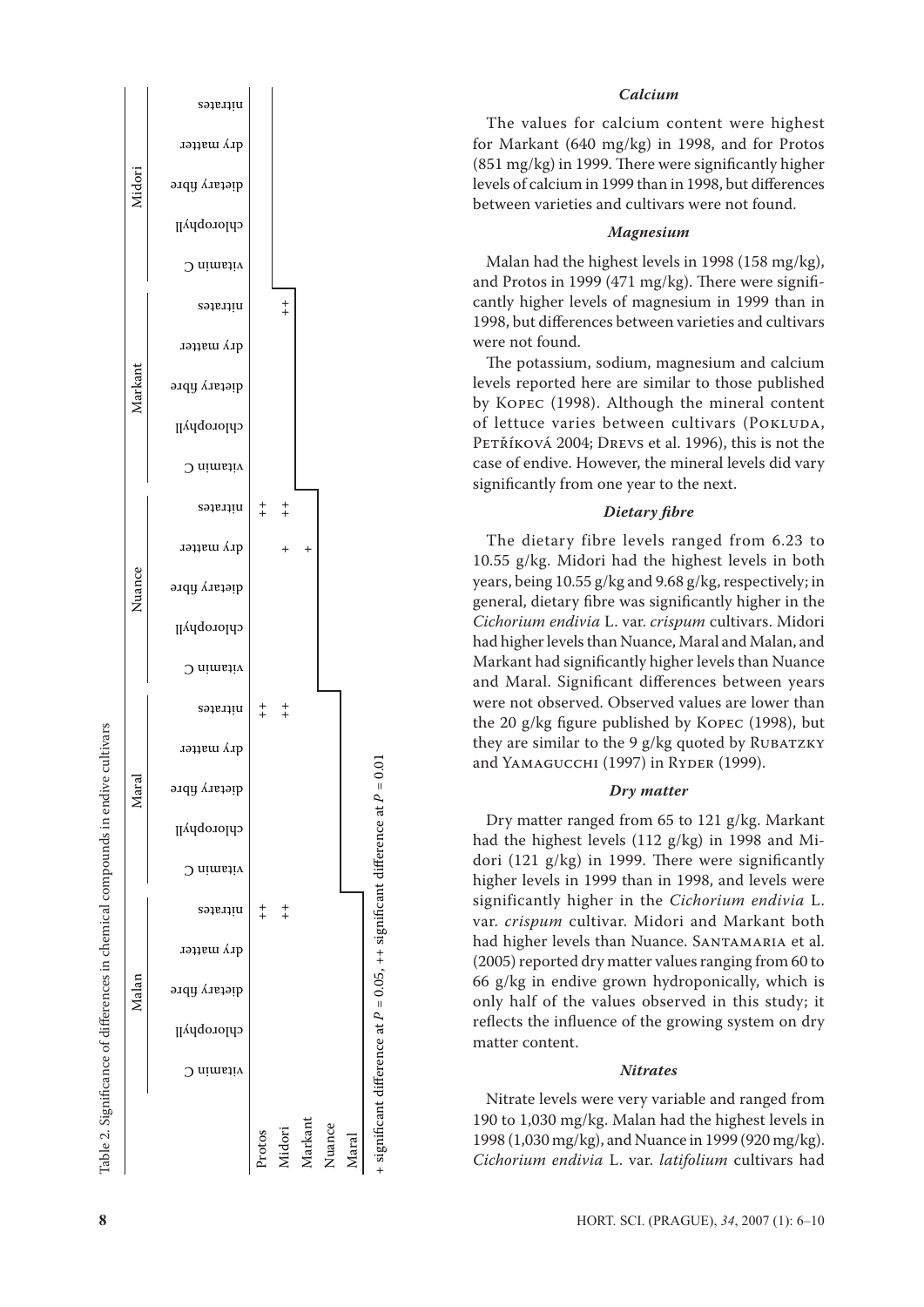|      | 1998 |  |                |                        |  |                                       |                         |                   |                   |
|------|------|--|----------------|------------------------|--|---------------------------------------|-------------------------|-------------------|-------------------|
|      |      |  | . .<br>ò.<br>≏ | $\cdot$ $-$<br>᠇᠇<br>S |  | <br>$\mathbf{r}$<br>-<br>pr<br>ᡂ<br>∼ | Φ<br>ᢍ<br>਼ਿ<br>.≌<br>_ | 89<br>ಸ<br>屶<br>∠ | ⋍<br>$\circ$<br>↷ |
| 1999 |      |  |                |                        |  |                                       |                         |                   |                   |

++ Significant difference at *P* = 0.01

Table 4. Average plant weights and yields of endive  $\frac{\text{kg}}{100 \text{ m}^2}$ 

| Cultivar |      | Yield |                 |                        |  |
|----------|------|-------|-----------------|------------------------|--|
|          | 1998 | 1999  | (total average) | $(kg/100 \text{ m}^2)$ |  |
| Maral*   | 773  | 420   | 597             | 662                    |  |
| Malan*   | 633  | 363   | 498             | 553                    |  |
| Nuance*  | 728  | 372   | 550             | 610                    |  |
| Markant  | 619  | 413   | 516             | 573                    |  |
| Protos   | 654  | 328   | 491             | 545                    |  |
| Midori   | 564  | 387   | 476             | 528                    |  |

\*Cultivars of *Cichorium endivia* L. var. *latifolium,* no asterisk – cultivars of *Cichorium endivia* L. var. *crispum*

higher levels than those of *Cichorium endivia* L. var. *crispum*, which is related to their different morphological structures. The leaves of *C. endivia* L. var. *crispum* create a more open leaf-rosette that captures more light, and this is an important factor influencing the accumulation of nitrates.

Malan, Nuance and Maral had higher levels of nitrates than Midori and Protos, while Markant had higher levels of nitrates than Protos. Differences between years were not observed. STAUGAITIS and Viskelis (2001) classified endive as a vegetable with low nitrate levels (from 601 to 1,200 mg/kg), which this study confirms. The observed values were generally lower, with only minor exceptions, than the maximum limit prescribed by 53/2002 Sb.

## *Single plant weights and yields (kg/100 m<sup>2</sup> )*

The weight of individual plants of endive ranged from 328 to 773 g (Table 4). Maral had the heaviest plants in both years, with 773 g and 420 g. Single plant weights were higher in 1998 than in 1999. No differences between varieties or cultivars were found. Weights in the first growing year were similar to those published by Sarrazyn et al. (2000) for cultivars of *C. endivia* L. var. *latifolium* (maximum about 850 g).

Maral had the highest average yield (662 kg per 100 m<sup>2</sup>) and Midori the lowest (528 kg/100 m<sup>2</sup>). The Maral cultivar of *C. endivia* var. *latifolium* had the

highest average plant weight and average yield in both years.

#### **CONCLUSION**

Levels of vitamin C, chlorophyll, potassium, sodium, calcium, magnesium, dietary fibre, dry matter and nitrates were measured in 3 cultivars of *Cichorium endivia* L. var. *latifolium*, and 3 cultivars of *Cichorium endivia* L. var. *crispum*. In general, the observed values varied significantly from one year to the next, but not between the two varieties or the individual cultivars. However, the cultivars of *Cichorium endivia* L. var. *crispum* had higher levels of dietary fibre and dry matter.

#### **R e f e r e n c e s**

- DREWS M., SCHONHOF I., KRUMBEIN A., 1996. Gehalt an Nitrat, Vitamin C und Zucker in Kopfsalat *(Lactuca sativa* L.) in Abhängigkeit von Sorte in Stadium der Kopfentwicklung. Gartenbauwissenschaft, *61*: 122–129.
- Kopec K., 1998. Tabulky nutričních hodnot ovoce a zeleniny. Praha, ÚZPI: 72.
- Malý I. et al., 1998. Polní zelinářství. Praha, Agrospoj: 163–165.
- PACÍK V., MALÝ I., 2003. Možnosti integrovaného pěstování listového salátu. In: Zborník Udržateľné poľnohospodárstvo a rozvoj vidieka, 25.–26. september Nitra. Nitra, SPU: 321–323.